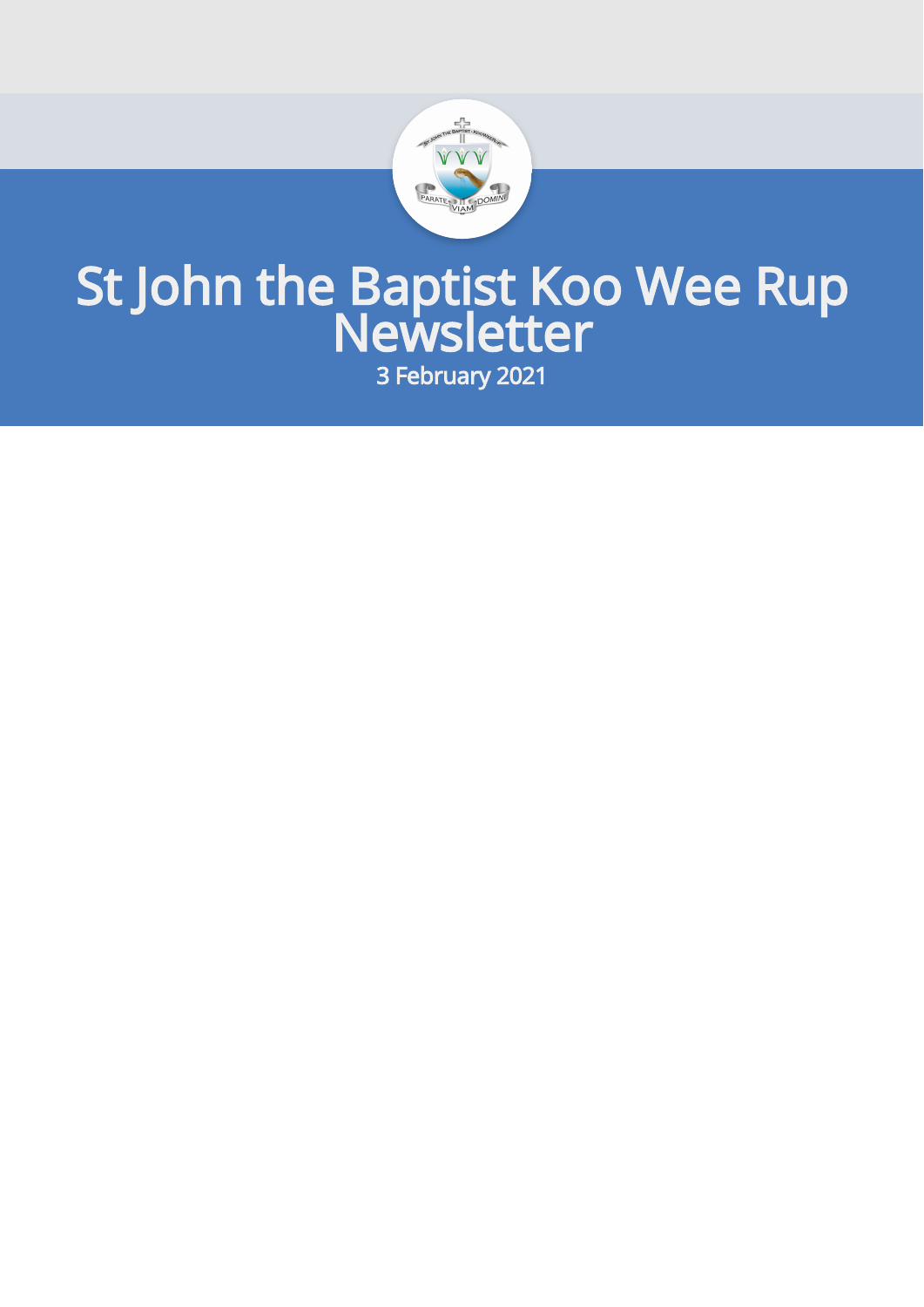

# Principals Report

Dear Parents, Guardians & Carers,

I would like to extend a welcome to all our families especially those who have joined our school community for the first time.

We also welcome Ms Olivia Hunt (Gr1/2) and Mrs Jodi Kennedy (Gr3/4) to our staff. They complement the outstanding staff we already have here at St John's.

Thank you for supporting the arrangements and procedures we have needed to implement for the start of the year, and we understand that this is not the ideal way to transition back to school. Please remember that parents are asked to wear a mask when on school grounds as there is a tendency to congregate rather than social distance.

This year we have 10 classrooms with a total student population of 213. We are again able to offer a diverse range of Specialist classes to deliver a comprehensive curriculum, and dedicated support staff to help meet individual student needs.

This week Grade 5/6 are enjoying their Forest Lodge Camp. The days are filled with various outdoor adventure activities; canoeing, ropes course, giant swing, raft building, bush cooking and more. What a great way to start the year and to build friendships.

Canteen will commence next week (8th February). Lunch orders will be available Mondays and Thursdays via CDF Pay only. Over the counter purchases will be limited to icy-poles only due to COVID-19 restrictions. To set up canteen ordering through CDF pay—Visit [https://stjohnskwr.cdfpay.org.au](https://stjohnskwr.cdfpay.org.au/) or scan QR Code below. (Guidelines for setting up your CDFpay account can also be found on Skoolbag in the Parent Info section).

Over the next couple of weeks, the Grade 6 students will be vying for the various school leadership positions. Students will prepare a speech to present to their peers and those nominating for school captain will sit an interview with me. We are so proud of all those who accept the challenge of leadership.

Congratulations to Hayley Milner and Justin Vivian upon receiving a Koo Wee Rup Junior Citizen Award on Australia Day. We are all very proud.

A reminder that all students are required to wear the correct summer uniform and must wear a hat when playing or doing activities outdoors. All hair accessories need to be of the school colours (yellow, navy or white). If your child needs to be out of uniform for any reason, a written note to their teacher is required.

#### Regards

Chris Dortmans, Principal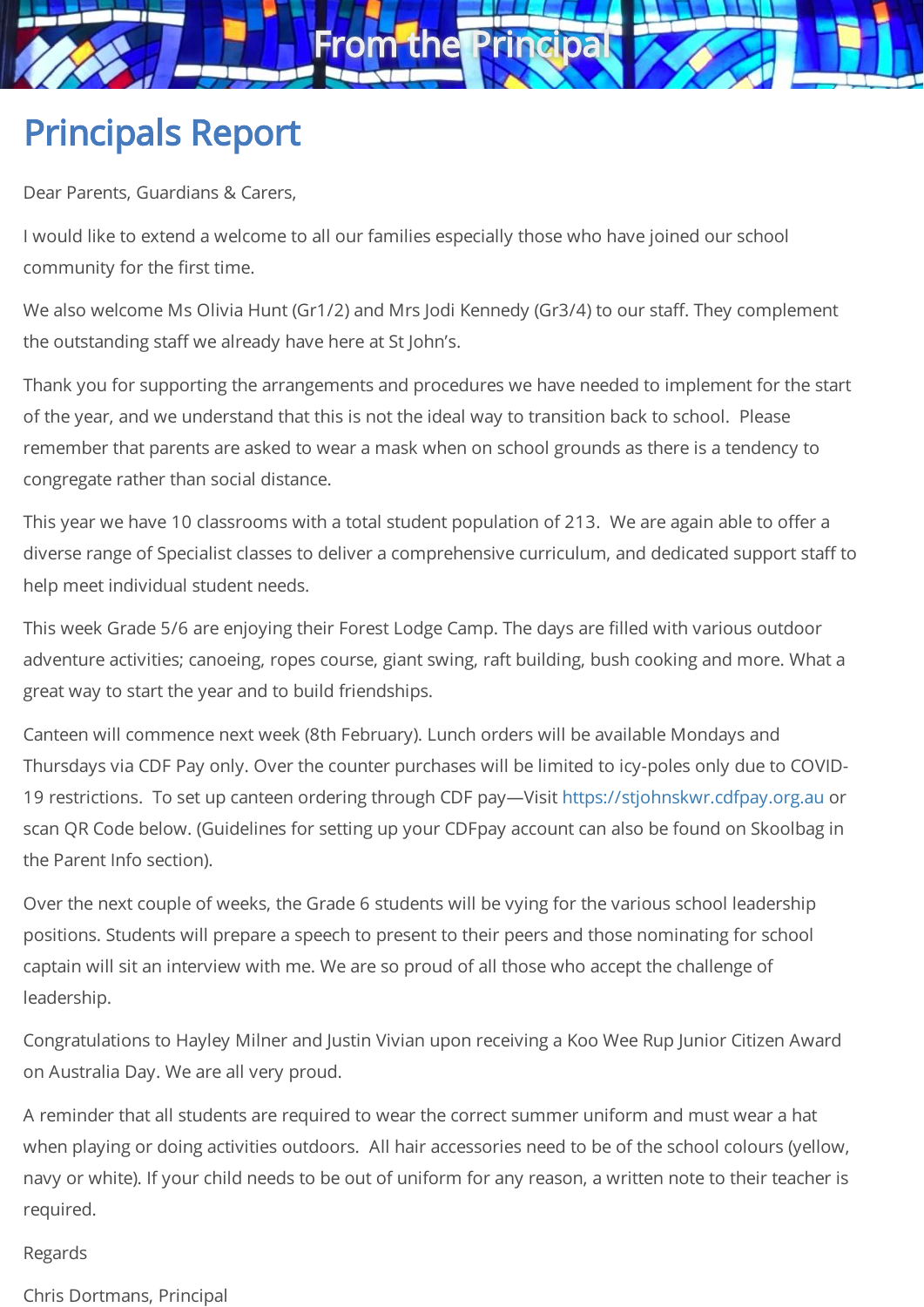# Foundation Rest Day

In order to allow the Foundation children to ease into the school routine, they do not attend school on a full-time basis until after the Labour Day weekend in March.

- Monday 1st February to Friday 5th March Four full days, no school Wednesdays
- Tuesday 9th March onwards fulltime attendance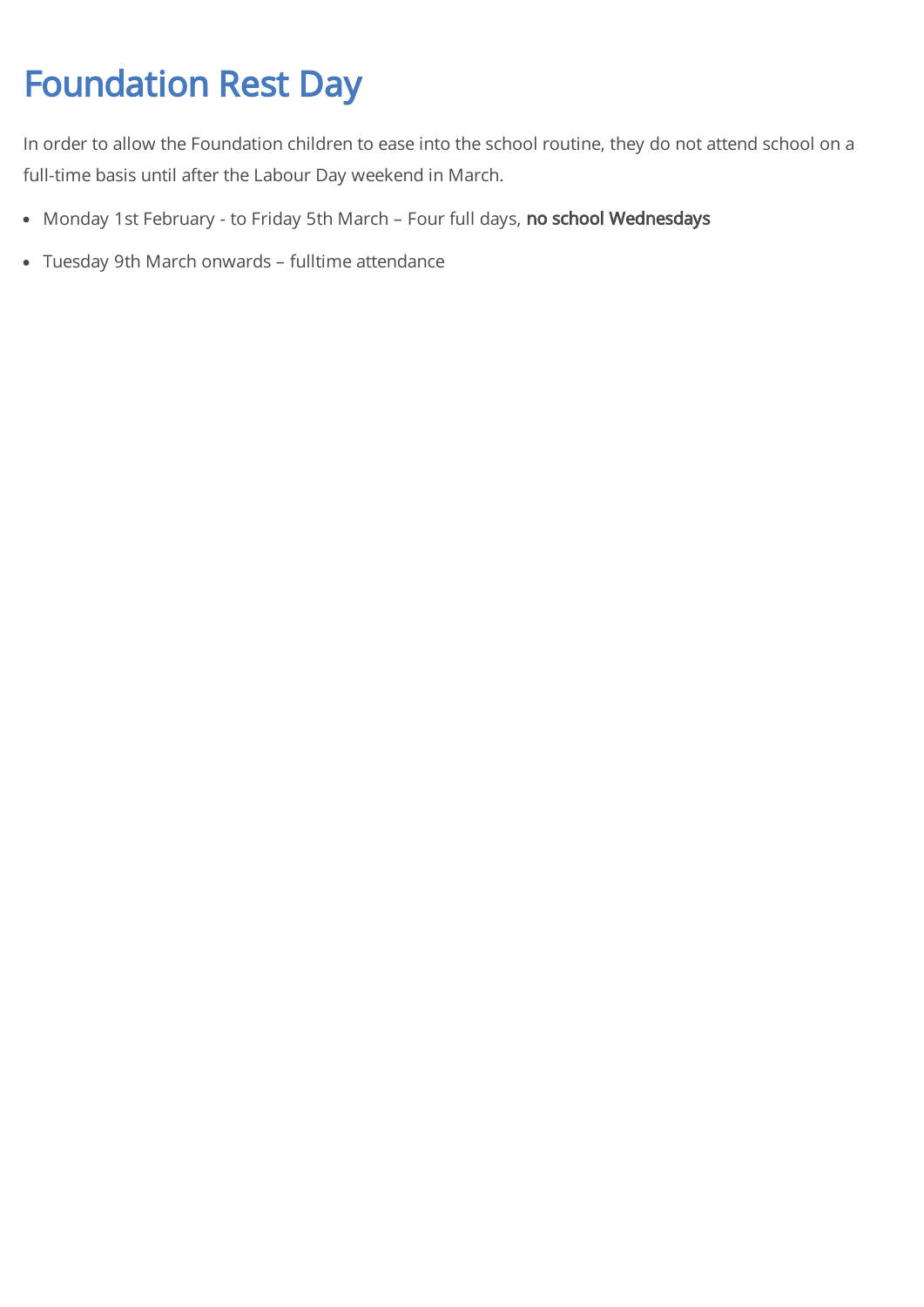#### Dates

| Term 1 - 2021                                               |  |
|-------------------------------------------------------------|--|
| Mon 1 - Fri 5 Feb - Grade 5 /6 Camp to Forest Lodge         |  |
| Wed 3 Feb - Foundation students day off                     |  |
| Wed 10 Feb - Foundation students day off                    |  |
| Mon 15 Feb - Swimming Trials (Gr 1- 6 students only)        |  |
| Mon 15 Feb - Gr 6 Speeches, 2 - 2:30pm                      |  |
| Mon 15 Feb - Parent Teacher Interviews 3:30 - 7:00pm        |  |
| Tue 16 Feb - Parent teacher Interviews 3:30 - 5pm           |  |
| Wed 17 Feb - Foundation students day off                    |  |
| Wed 24 Feb - Foundation students day off                    |  |
| Fri 26 Feb - District Swimming (Qualified competitors only) |  |
| Wed 3 Mar - Foundation students day off                     |  |
| Tue 9 Mar - Foundation students commence full time          |  |
| Fri 12 Mar - House Swimming Sports (Gr 1-6 students only)   |  |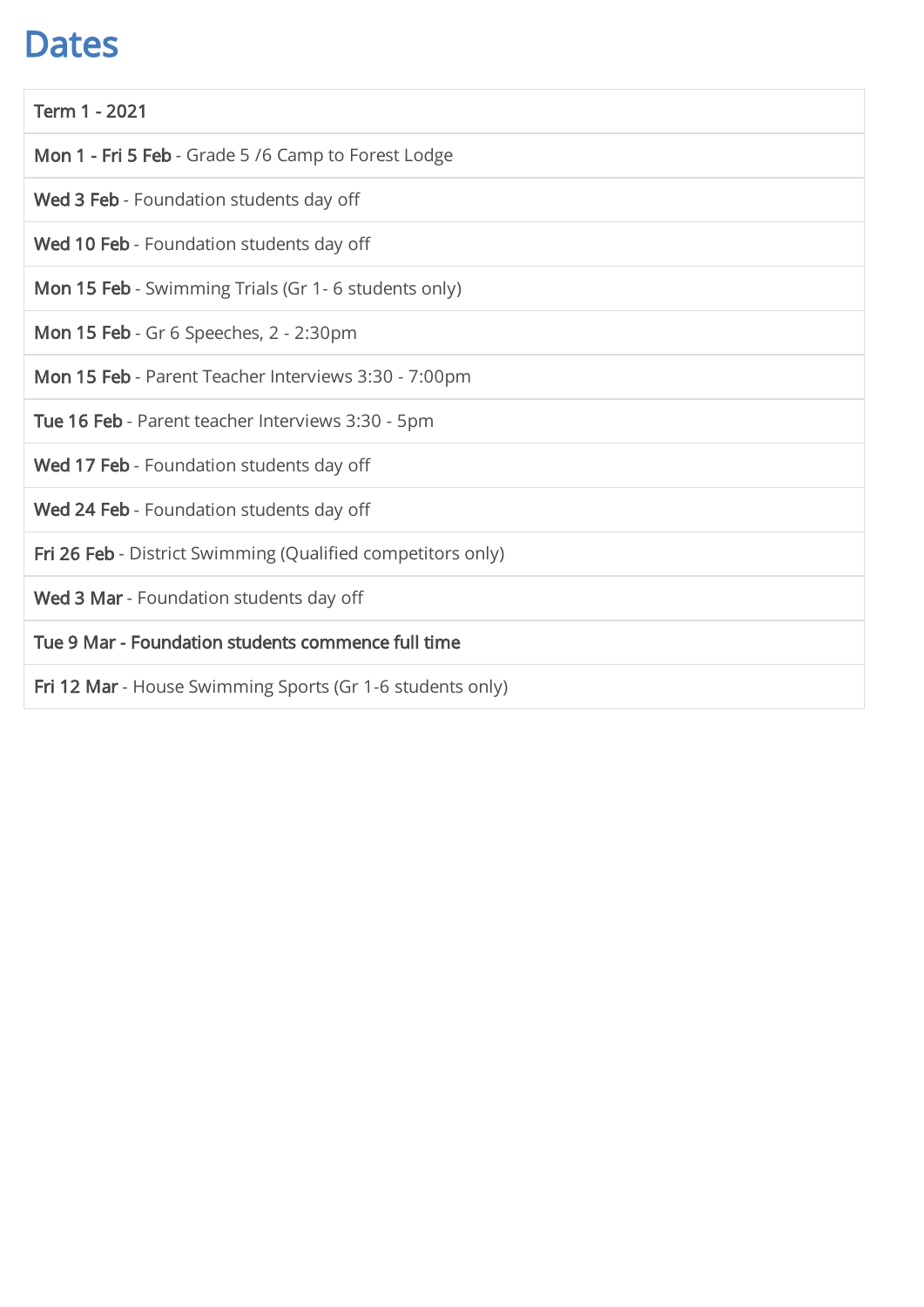

# Uniform Shop - Open for online orders only

The uniform shop is open for online ordering only at this stage - orders are processed on Monday and Thursday afternoons and will be sent home with your child.

If you need to exchange an item please e-mail Belinda at *uniform@stjohnskwr.catholic.edu.au* with details and return the item via the office (please ensure it is unwashed with tags still attached) and your name is attached to the item returned. Exchanges will be processed on the next uniform shop day.

For Uniform ordering through CDF pay—Visit [https://stjohnskwr.cdfpay.org.au](https://stjohnskwr.cdfpay.org.au/) or scan QR Code. (Guidelines for setting up your CDFpay account can also be found on Skoolbag).

As we are a 'Sun Smart School' we also require the children to wear a school hat from September to April with the 'No Hat-No Play' policy strictly enforced during 1st and 4th terms.

School uniform guidelines are available in the Parent Information section of Skoolbag, on our website or a hard copy can be obtained from the office.



Birthdays - 1 Jan to 16 Feb - Kai Leontini, Mateja McIntosh, Jayden Pellow, Riley Peck, Justin Vivian, Amber Benwell, Savreet Kaur, Asha Kawalko, Indiana Maloney, Tianna Thornhill, Ava Nicholls, Syieve Smith, Ruby Benwell, Jordan Fraser, Charli Banks, Ava Brooke, Lachlan Chapman, Helayna Pritchard, Jac Monty, Abigail Noone, Lillian Colley-